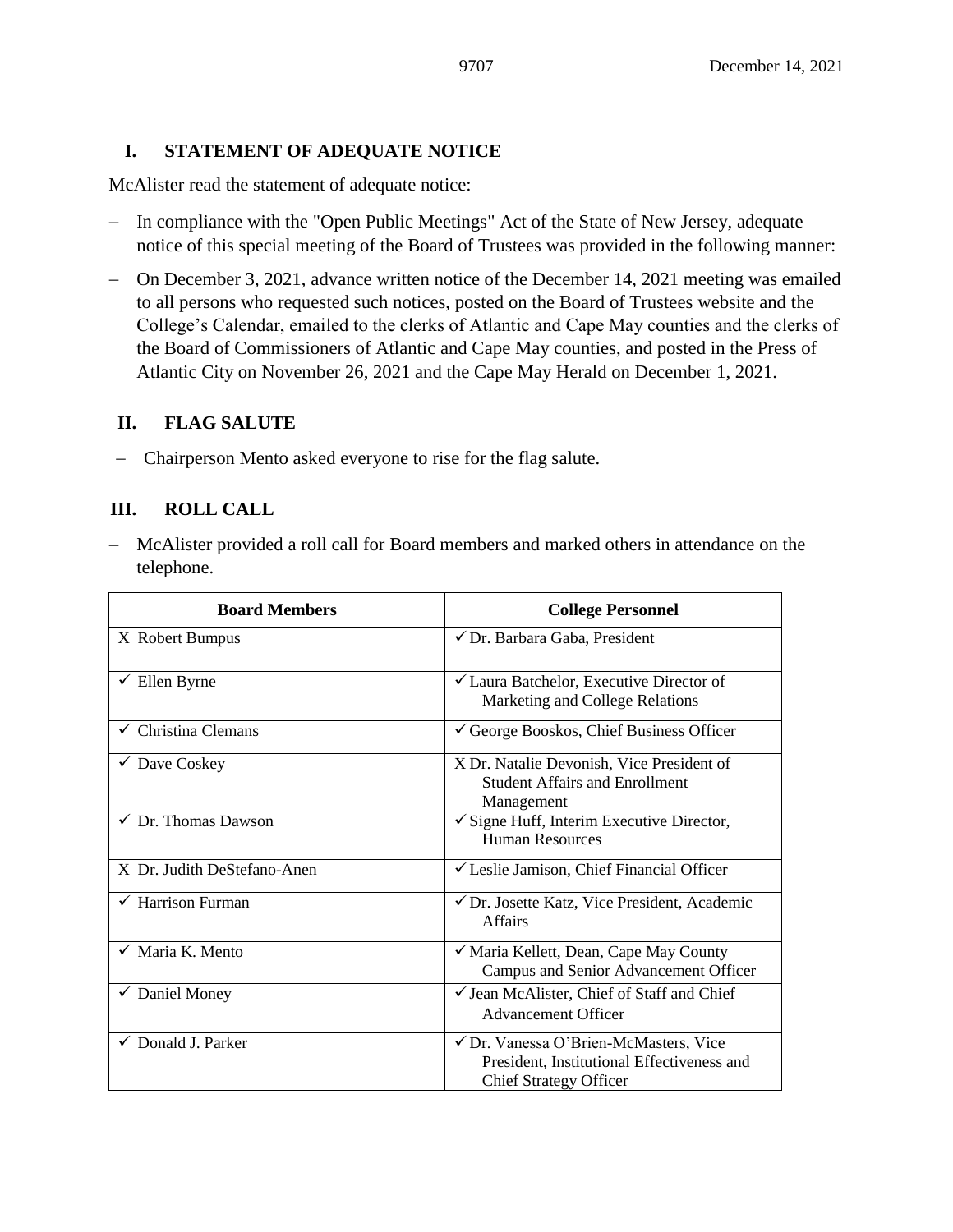| <b>Board Members</b>                                          | <b>College Personnel</b>                            |
|---------------------------------------------------------------|-----------------------------------------------------|
| Dr. Robert Previti                                            | $\checkmark$ John Piazza, Chief Information Officer |
| Maria Ivette Torres                                           | <b>Legal Counsel</b>                                |
|                                                               | ✔ Lou Greco, Esq., Board Solicitor                  |
| $\checkmark$ Shane Winkler                                    |                                                     |
| <b>Public in Attendance</b>                                   |                                                     |
| Bonnie Lindaw, Chief Financial Officer,<br>County of Atlantic |                                                     |
| <b>Faculty and Staff in Attendance</b>                        |                                                     |
| Gracellen Etherton, Executive Assistant,                      |                                                     |
| Office of the President/Board of Trustee                      |                                                     |
| <b>Operations and Resource Development</b>                    |                                                     |

# **IV. CALL TO ORDER**

− Chairperson Mento called the meeting to order at 6:00PM on December 14, 2021.

# **V. COMMENTS FROM THE PUBLIC**

- − Chairperson Mento called for comments from the public on agenda items.
- − None noted.

# **VI. REGULAR RESOLUTIONS**

#### **Res. #44**

| <b>Award of Bids</b> |                                                                                   |                |  |  |
|----------------------|-----------------------------------------------------------------------------------|----------------|--|--|
| <b>Number</b>        | <b>Item and Vendor Information</b>                                                | Amount         |  |  |
| Bid 1869             | <b>Construction of Wind Training Center</b>                                       | \$1,484,800.00 |  |  |
|                      | New Jersey Offshore Wind Safety Training Challenge<br><b>Grant (Grant Funded)</b> |                |  |  |
|                      | Weatherby Construction & Renovation, Corp.<br>Atlantic City, NJ                   |                |  |  |

Total \$1,484,800.00

- − Trustee Furman motioned to approve Resolution #44; Trustee Parker seconded.
- − Motion carried.